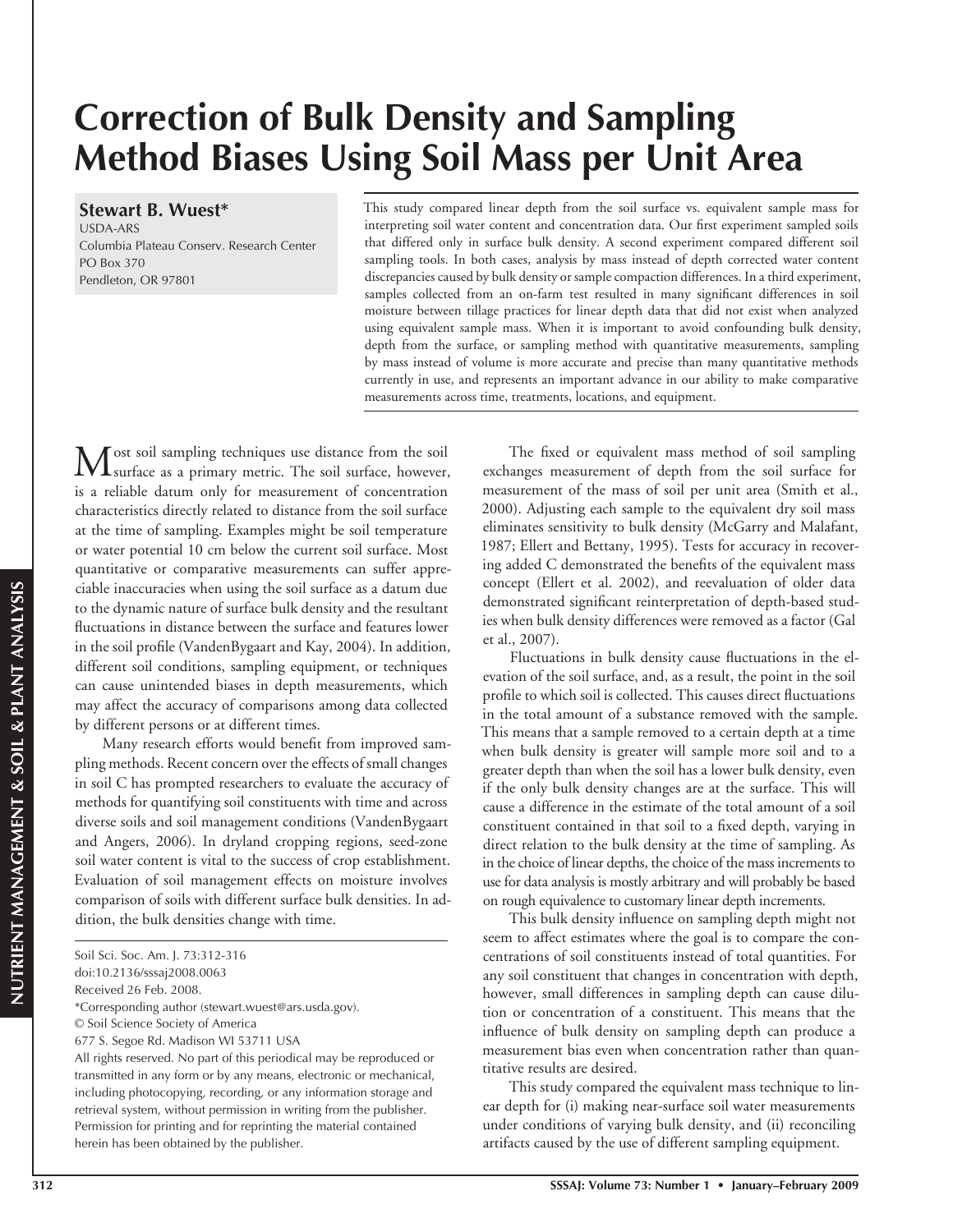#### **MATERIALS AND METHODS**

The accuracy of depth-based and equivalent mass methods for comparing soil samples with identical soil moisture quantities but different surface bulk densities was tested on a Ritzville silt loam (coarsesilty, mixed, superactive, mesic Calcidic Haploxeroll, with about 0.40 kg kg−1 sand, 0.54 kg kg−1 silt, and 0.06 kg kg−1 clay in the Ap horizon). The soil at the site was loosened by rototilling, which produced low soil bulk densities to depths of 16 to 19 cm. Soil samples were collected using a sample tube made from 51-mm o.d., 46-mm i.d. steel tubing, the bottom end of which had been hammered to reduce the opening to 44.8-mm inner diameter. The cutting edge was then sharpened without disturbing the 44.8-mm opening. Samples were collected in 14 pairs, one sample of each pair from the tilled soil, and the other within 30 cm of the first, but after gently and uniformly compacting the tilled soil with a 10-kg, 20-cm-diameter weight. The loose soil settled as the tubes were driven into the ground using a mallet, and the difference between the soil surface inside the tube and the original soil surface outside the tube was measured. Samples were divided into depth increments using the resulting surface of the soil core after sampling. The cores were divided into increments of 0 to 3 and 3 to 15 cm in 2-cm increments, and 15 to 30 cm in 5-cm increments. The core was divided with the aid of an electric sampler (Wuest and Schillinger, 2008), which holds the sample tube vertical and pushes the soil out the top in predetermined increments. For the soils tested to date, the 1.2 mm of clearance between the diameter of the soil core and the inner wall of the sample tube has been enough to allow the soil core to be pushed out of the tube without compression, but not so much as to allow loose soil to fall within the tube. Individual soil samples were weighed, dried, and reweighed to determine gravimetric soil moisture on a dry-weight basis. To analyze the data, the weight of soil water in each sample was successively summed from the surface downward to give cumulative soil water, and the same was done for dry soil mass.

To check the potential effect of substituting equivalent mass for depth in interpreting tillage treatment differences, soil water samples were collected in an on-farm test comparing several tillage methods for summer fallow. Four treatments (chiseling followed by rod-weeding, undercutter sweep followed by rod-weeding, undercutting alone, and no tillage) were compared in four replications on plots using commercial-sized equipment. Soil samples were collected, one from each plot, using the same tools and increments as in the first experiment described above.

To test the equivalent mass technique for comparisons among data from different soil sampling equipment, a set of 12 samples was collected from a no-till summer fallow field (Shano silt loam, a coarsesilty, mixed, superactive, mesic Xeric Haplocambid). Six samples were collected as described above, and another six using a square-tube incremental sampler designed by Pikul et al. (1979). The sampling tube of the electric sampler took cores with a cross-section of  $15.71 \text{ cm}^2$ , and the square-tube core cross-sections were  $40.1 \text{ cm}^2$ . Other differences included the amount of force required to drive the tubes into the ground, and the variance of bulk density determinations (Wuest and Schillinger, 2008). Samples were collected to 26-cm depth in 2-cm increments and then weighed and oven dried for gravimetric moisture content and oven-dry soil mass.

To adjust data to equivalent mass-depths, a dry soil mass per unit area was selected and water content data from each sample core adjusted by linear interpolation between the two nearest data points. Results of analysis of variance for each depth are presented as  $p > F$ , or designated as not statistically significant when >0.20.

#### **RESULTS**

In the first test, analysis of the amount of water in compacted and uncompacted sampling sites using linear depth from the soil surface indicates that more water was present in the compacted sites (Fig. 1). This could be interpreted as a soil water difference of about 1.4 kg m<sup>-2</sup> in the top 30 cm (the horizontal distance between the two curves). Knowing there was no real difference in water content independent of bulk density differences, a better interpretation is that the two curves represent about 0.8 cm difference in the depth of sampling (the approximate vertical distance between the two curves). The lower graph in Fig. 1 is based on the mass of soil instead of the depth of the soil, and is therefore independent of soil bulk density. Compacted samples had slightly greater cumulative soil mass per unit volume or per fixed depth increment, but this does not distort a quantitative comparison between the two treatments at any mass-based location in the profile.

Average sample settling, measured after driving the sample tube but before pulling it from the ground, was 5.1 cm for



**Fig. 1. Comparison of quantifying water contents by depth vs. by mass per unit area. Fourteen pairs of samples were collected from tilled soil. One sample was collected immediately after compacting the soil, the other in a nearby uncompacted area. The compacted samples show an average increase of depth of sampling of 0.8 cm (the vertical displacement needed to match the lines). Plotting by the mass of each sample instead of depth corrects the discrepancy. Probabilities of a greater** *F* **from analysis of variance at each depth are indicated, and also for water contents at example equivalent**  mass-depths;  $ns = not statistically significant.$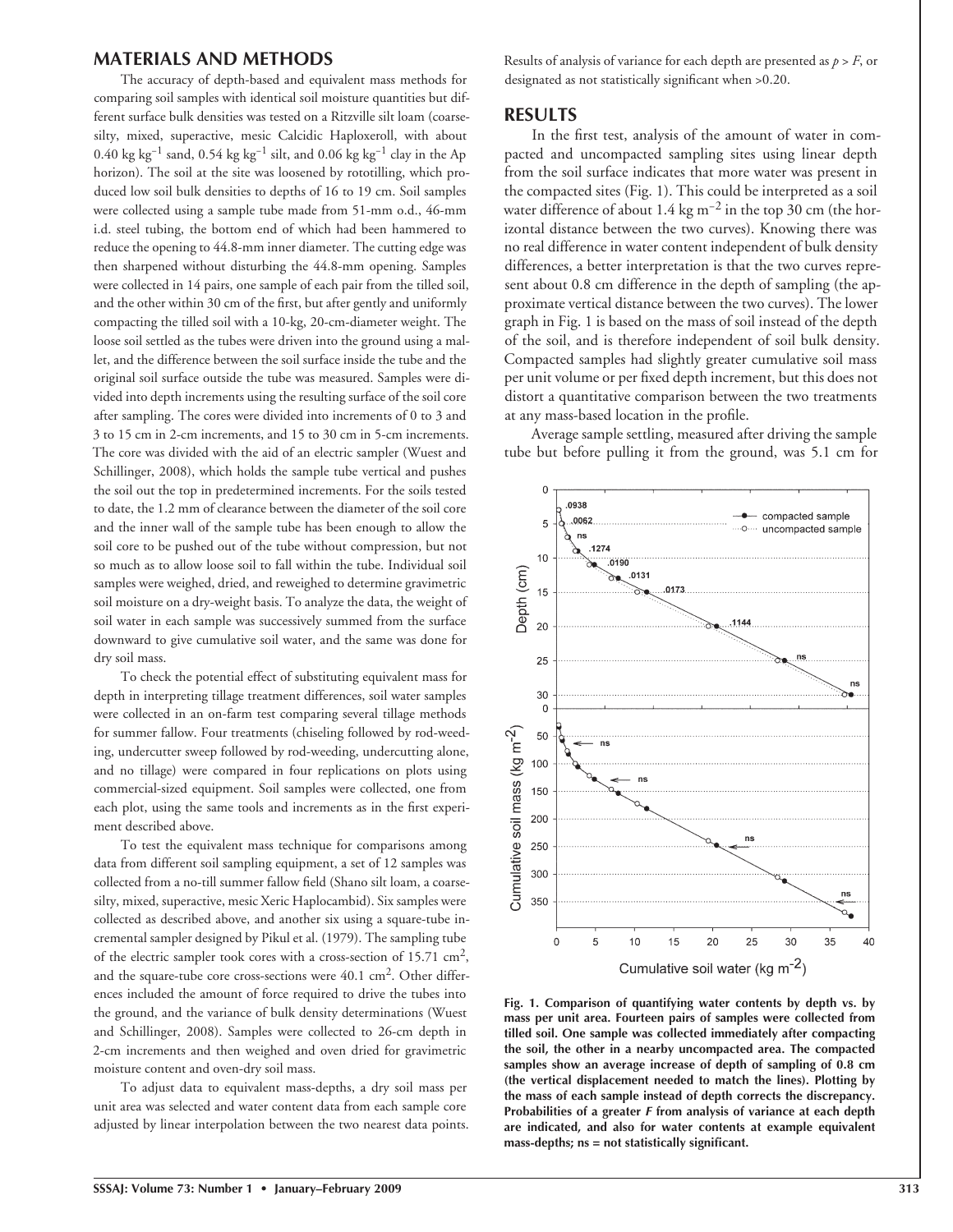

**Fig. 2. Data demonstrating a difference in interpretation when using depth from the soil surface vs. soil mass per unit area. In the depth-based upper graphs, the undercut tillage treatment (solid triangle) appears to have the least cumulative soil water to the 20-cm depth and the lowest gravimetric water concentration to the 12-cm depth, but in equal mass per unit area, the undercut treatment is never substantially lower in cumulative water and only slightly lower in gravimetric water content between 50 and 100 kg m−2 soil mass. Probabilities of a greater** *F* **from analysis of variance at each depth are indicated,**  and also for water contents at example equivalent mass-depths; ns = not statistically significant.



uncompacted and 2.4 cm for compacted samples. As might be expected, samples from uncompacted locations settled more while driving the tubes than samples from compacted locations. This disturbance of the cores during sampling was disregarded in measuring depth increments. If sampling had been performed with greater care to preserve the original bulk density of the cores (using a larger diameter tube with thinner walls, for example), then the depth-based differences demonstrated in Fig. 1 would have been even greater.

In the on-farm comparison of the effect of tillage methods on water loss during summer fallow, analyzing data by mass vs. depth resulted in differences in estimates of the quantity and concentration of soil water (Fig. 2). Cumulative water content by depth indicates two distinct groupings of treatments, but analysis by mass shows that these are mostly due to the surface bulk density and the depth of sampling. Even gravimetric water content, a concentration comparison, is substantially different when analyzed by mass vs. by depth.

Closely paired soil samples using different sampling equipment (Fig. 3) resulted in substantial differences in both quantitative water content and gravimetric water concentration when analyzed by depth increments. When analyzed in equal mass per unit area instead of depth from the surface, the two techniques were in very close agreement.

## **DISCUSSION**

During periods of water loss to evaporation, soil water concentration tends to increase with depth. When sampling using the soil surface as a datum, the soil bulk density of the surface influences quantitative estimates of the soil water content regardless of sample depth. In studies of methods for soil C quantification, deeper samples (>30 cm) were found to give quite different conclusions from samples to 20 or 30 cm (Baker et al., 2007; VandenBygaart et al., 2003). This was because the deep C profiles dif-

Fig. 3. Data from 12 cores from a no-till fallow field, six using a 15.71-cm<sup>2</sup> cross-section sample tube and **an electric incremental sampler, and six using a 40.1-cm2 cross-section square tube and incremented according to Pikul et al. (1979). Graphs on the left are cumulative soil water (moving down the soil profi le) of samples plotted against sample depth and cumulative soil mass. On the right, gravimetric water concentrations are shown, again by depth and mass. Probabilities of a greater** *F* **from analysis of variance at each depth are indicated, and also for water contents at example equivalent mass-depths;**   $ns = not statistically significant.$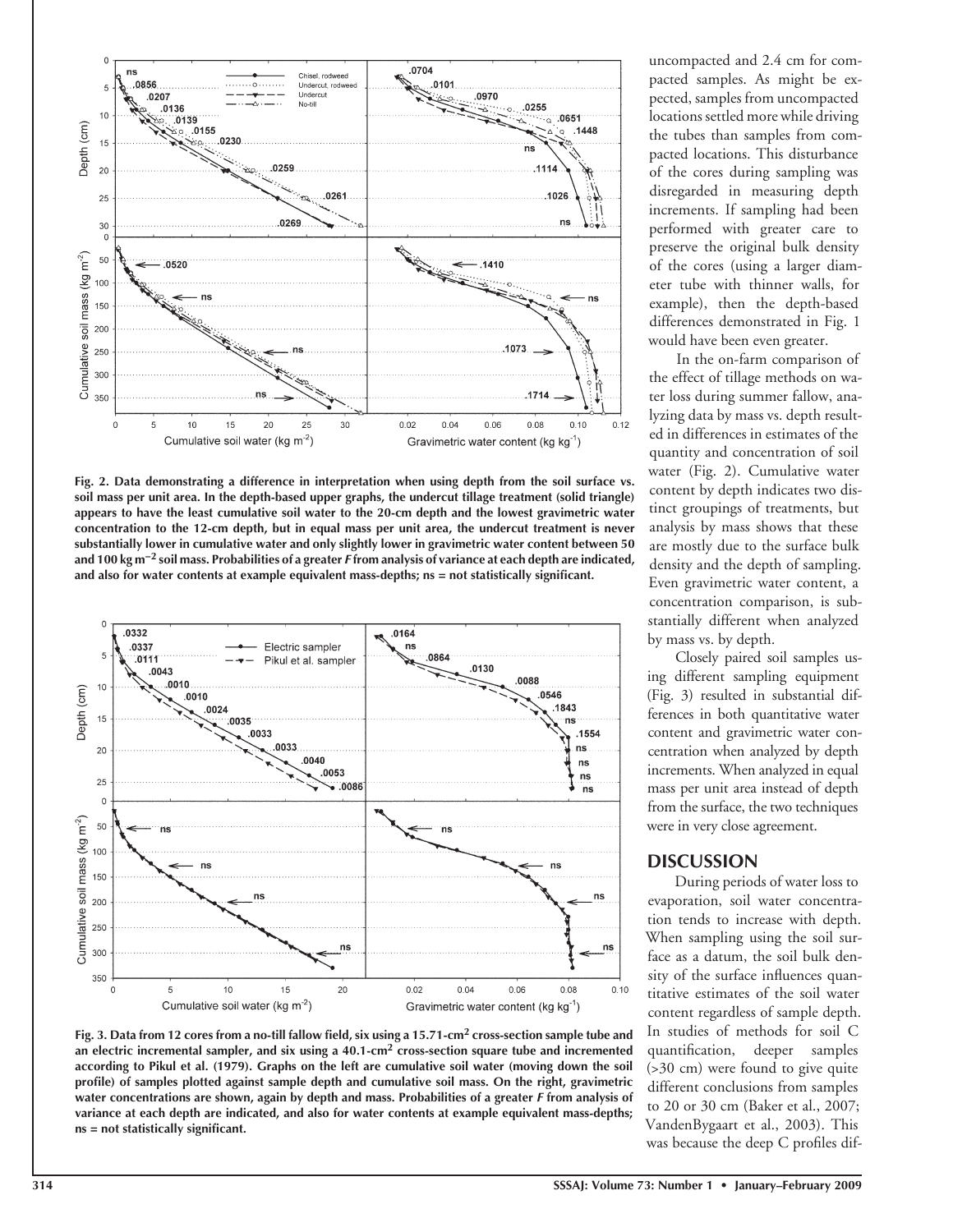fered between the treatments of interest. Even if a soil constituent becomes quite uniform at depth, deeper sampling will not completely overcome a bias caused by bulk density variations and the resultant change in soil surface elevation. The exception would be where the constituent is universally absent at lower depths.

Accurate determination of elevation using surveyors' methods has been proposed as the most accurate way to make quantitative measurements in situations where appreciable additions or subtractions to a site may occur due to erosion, deposition, or soil amendments (Chang et al., 2007). This is probably true, assuming that management has appreciably changed the soil mass and that a reference elevation can be found that takes into account local elevation differences inherent in the prevailing topography and uplift and subsidence issues. Where side-byside comparisons are needed, or additions and subtractions to soil mass are not issues, sampling by mass instead of depth is probably the most accurate and simplest method available to avoid confounding with bulk density fluctuations.

Equivalent soil mass is not more difficult than traditional methods for quantifying soil constituents. Many researchers already routinely collect the necessary information to analyze their samples using equivalent mass. If the samples are taken using constant horizontal cross-sectional area, the additional information needed is the dry mass of each sample. Precision of the equivalent soil mass method is determined by the precision of the dry soil mass determination and concentration analysis of each sample. In the case of gravimetric water analysis, accurate balances and careful drying are all that is necessary. Soil swelling due to high moisture content (McGarry and Malafant, 1987), fractured cores, or settling or compaction of cores in the sample tube do not affect precision. Precise core length or depth determinations are not essential to the accuracy of equivalent mass determinations, which is a distinct advantage given the difficulty in measuring or verifying exact lengths, depths, or volumes of soil samples.

Absolute accuracy of soil constituent mass per unit area will depend on careful determination of the sample cross-sectional area, as this will be critical in converting to standard units such as kilograms per square meter or megagrams per hectare. Most soil bulk density measurement methods also require accurate determination of cross-sectional area, plus accurate length of the undisturbed core. The equivalent mass technique should therefore be more accurate than quantification of soil constituents based on bulk density measurements since it does not rely on the more difficult measurement of undisturbed core length. Unbiased soil bulk density measurement is difficult if not impossible, and different methods often give different results (Grossman and Reinsch, 2002).

In this study, soil cores were sectioned into small depth increments, which clearly described changes in mass with increasing soil depth. If only total quantities of a soil constituent to a standard mass-based depth are needed, the number of depth increments can be minimized. Gifford and Roderick (2003) suggested that two increments are all that is necessary to define the section of curve required to interpolate to the desired equivalent soil mass. For example, the upper increment defines the quantity of water or C down to a point slightly above the expected sampling depth necessary to accumulate the target

dry soil mass. A second increment defines cumulative water or C to a point slightly below the target. After determination of the dry mass of each sample, interpolation between the two points is used to mathematically correct each soil sample to a predetermined soil mass in common with all samples intended for comparison. While this technique is technically correct and might be recommended as a minimum standard for regional or temporal comparisons, the small effort required to collect depth information for each sample is highly recommended because depth and bulk density estimates are often very useful in interpreting results and explaining changes with time.

Except for the case where the soil constituent has a limited and known location that can be entirely sampled, none of the methods discussed here overcome the methodological problem of uneven soil surfaces. A prime example is the condition of a tilled field where furrows and ridges are produced, but the same problem exists for any rough or cloddy surface. Differences between the thickness of the surface soil on ridges and in furrows will result in differences in the amount of surface vs. subsurface soil sampled, even if equivalent soil masses are analyzed. It may be best to level sample areas to produce an average soil surface. Since equivalent mass analysis is not sensitive to bulk density, soil disturbance does not change the results. Leveling the surface may be more accurate than attempting to estimate the average soil surface by calculating the various depths and bulk densities represented by the ridges and furrows.

Some disadvantages of the mass sampling method include the requirement for additional depth increments to be collected and analyzed as described above. This is an added expense. Estimates of bulk density are desirable if a target mass is to be matched in an unfamiliar soil. Also, in many cases variation in bulk density will be minor and differences between mass-based and linear depth-based results will be insignificant. Obviously, a great deal of research progress in soil science has been made based on linear depth from the soil surface at the time of sampling, with bulk density being treated as an independent measurement. The recent interest in mass-based sampling is driven by the need for unbiased, accurate, repeatable, near-surface soil C measurements. This study proves it is also very effective for soil water profile comparisons.

## **CONCLUSIONS**

Equivalent soil mass (mass-depth) instead of linear depth can be used to correct for differences in soil bulk density, allowing more precise and accurate quantitative comparisons of soil constituents. It is also capable of correcting for artifacts due to differences in sampling equipment and sampling conditions, which is important for comparison of research conducted across different times, locations, soil conditions, and by different researchers.

## **ACKNOWLEDGMENTS**

Assistance in data collection from Tami Johlke, Tim Smith, Steve Schofstoll, and William Schillinger is gratefully acknowledged. Benjamin Ellert supplied valuable suggestions.

#### **REFERENCES**

Baker, J.M., T.E. Ochsner, R.T. Venterea, and T.J. Griffis. 2007. Tillage and soil carbon sequestration: What do we really know? Agric. Ecosyst.